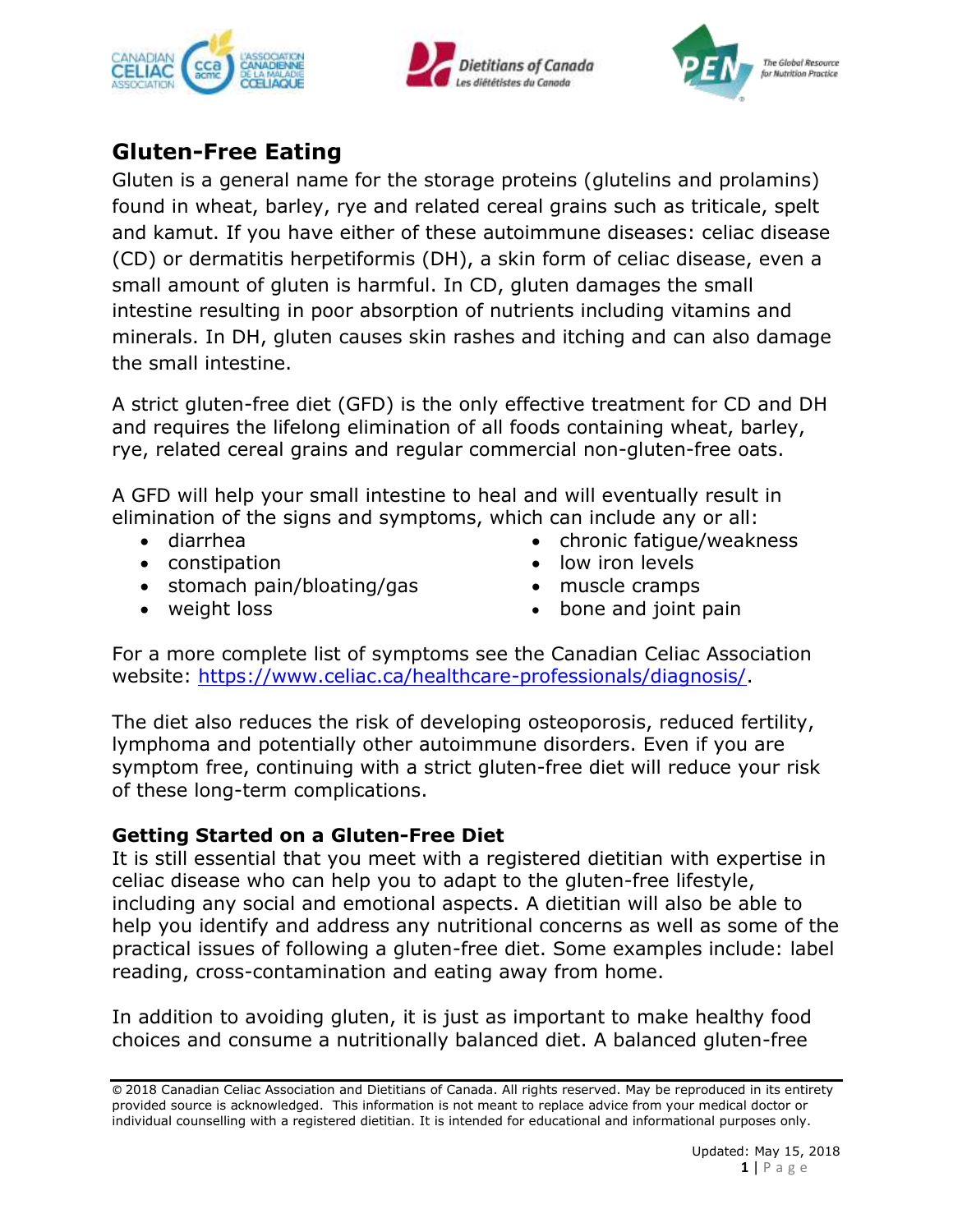





diet includes enough key nutrients like dietary fibre, iron and B vitamins which are more challenging to get when you eliminate wheat-containing products. Ask your doctor for a referral to a registered dietitian.

Consider joining a support group such as the Canadian Celiac Association [www.celiac.ca.](http://www.celiac.ca/)

## **The Story on Oats**

The storage protein in oats, called avenin, does not appear to be damaging in CD. Traditionally, oats have been restricted in the GFD because regular commercial oats can be contaminated with wheat, barley, rye and related cereal grains.

Health Canada and the Canadian Celiac Association have developed a position statement on oats indicating that pure, uncontaminated oats (gluten-free oats) are safe for the majority of people with CD. A small number of people with CD may not tolerate even pure, uncontaminated oats. The reason for this isn't known. Discussions with your doctor and registered dietitian are recommended before introducing gluten-free oats into your GFD. For more information on oats see **Additional Resources**.

## **Cross-Contamination**

When preparing "gluten free" food, you must be careful to avoid crosscontamination with gluten containing ingredients and foods. This is true both at home and when eating food away from home. Even very small amounts of gluten can cause damage to the intestine and/or the skin.

You will need your own toaster and containers for condiments such as peanut butter, margarine and jam. All meal preparation surfaces including cutting boards, utensils, pots and pans must be clean and free from gluten before you prepare a gluten-free meal.

Cross-contamination can also occur in bulk food bins, restaurants (e.g. deep-fried foods cooked in oil used for frying breaded products), and in food manufacturing plants.

**Note:** It is recommended that you choose grains, flours and cereals that are clearly labelled "gluten free" as they are at high risk of cross-contamination. Ideally choose pulses (dried beans, peas and lentils) that are labelled "gluten free". If using pulses that are not labelled "gluten free" it is essential to thoroughly check for foreign materials. Place pulses on a clean cookie sheet

<sup>©</sup> 2018 Canadian Celiac Association and Dietitians of Canada. All rights reserved. May be reproduced in its entirety provided source is acknowledged. This information is not meant to replace advice from your medical doctor or individual counselling with a registered dietitian. It is intended for educational and informational purposes only.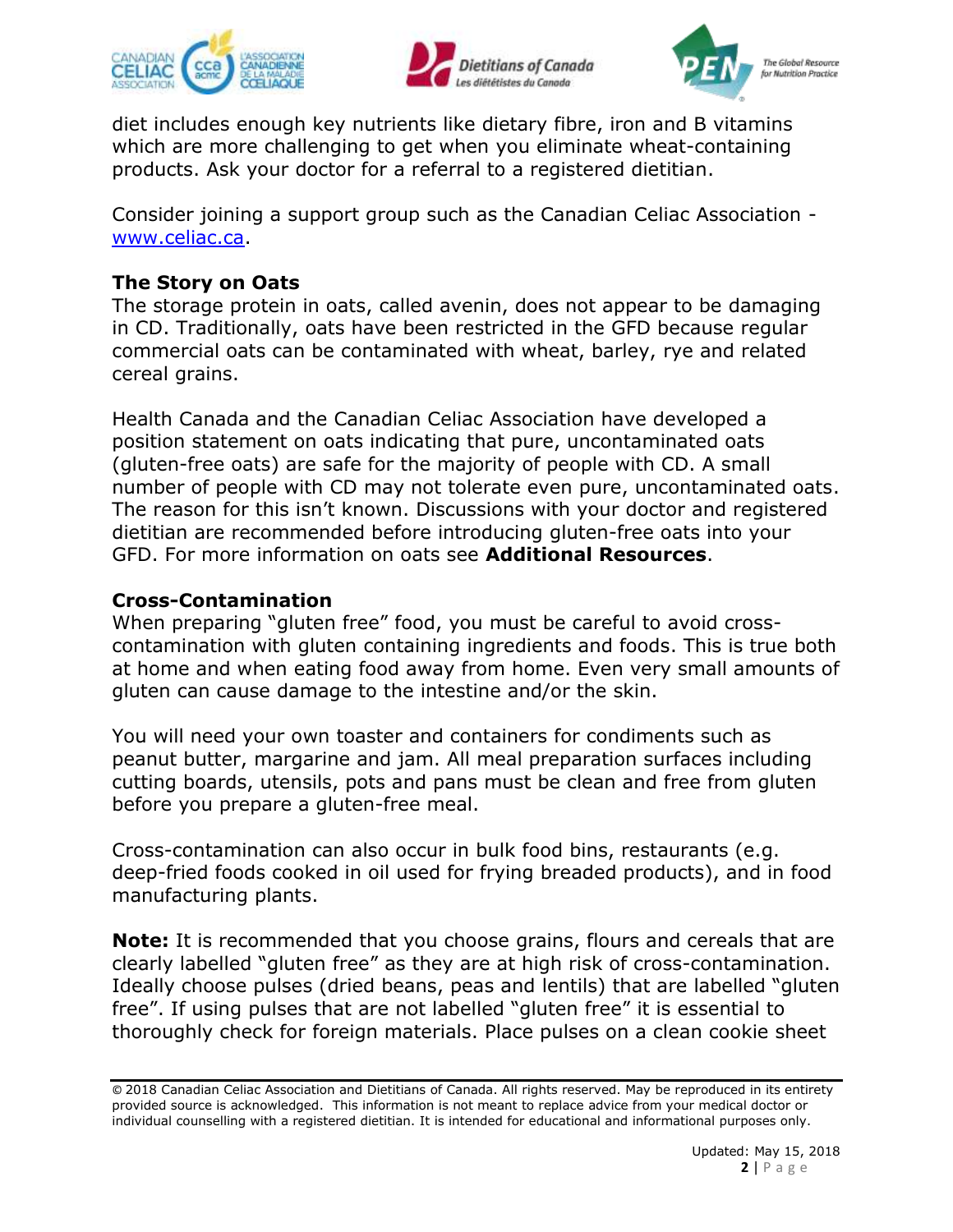





and look for any pebbles or kernels of grain that need to be removed. Rinse thoroughly before cooking.

The Canadian Celiac Association has more information on cross contamination:<https://www.celiac.ca/living-gluten-free/newly-diagnosed/>

## **Reading Food Labels**

Reading food labels is essential to ensuring you are following a gluten-free diet. The ingredient and May Contain lists will help you to choose safe gluten-free options. A registered dietitian can teach you how to identify sources of gluten and what to look for when reading food labels. For examples see the list below and the **Foods to Question** column in Gluten-Free Diet by Food Groups table starting on page 5.

| <b>Gluten Containing Foods and Ingredients</b> |                          |                         |  |  |
|------------------------------------------------|--------------------------|-------------------------|--|--|
| Atta (chapatti flour)                          | Farro or Faro (also      | Matzoh, matzoh meal     |  |  |
| Barley (flakes, flour,                         | known as dinkel or       | Modified wheat starch   |  |  |
| pearl)                                         | $spelt)*$                | Oatmeal, oat bran, oat  |  |  |
| Beer, ale, lager (made                         | Freekeh (roasted young   | flour and whole oat     |  |  |
| from barley, wheat                             | green wheat kernels)     | groats***               |  |  |
| and/or rye)                                    | $F_{11}$ **              | Pastas                  |  |  |
| Breading and bread                             | Graham flour             | Rye bread and flour     |  |  |
| stuffing                                       | Hydrolyzed wheat         | Seitan ****             |  |  |
| Brewer's yeast                                 | protein                  | Semolina                |  |  |
| <b>Bulgur</b>                                  | Kamut*                   | Spelt (also known as    |  |  |
| Couscous                                       | Malt, malt extract, malt | dinkel, farro or faro)* |  |  |
| Dextrin                                        | syrup and malt flavoring | <b>Triticale</b>        |  |  |
| Dinkel (also known as                          | Malted barley and        | Wheat bran              |  |  |
| farro, faro or spelt) $*$                      | malted barley flour      | Wheat flour             |  |  |
| $Durum*$                                       | Malt vinegar             | Wheat germ              |  |  |
| Einkorn*                                       | Malted milk              | Wheat gluten            |  |  |
| Emmer*                                         |                          | Wheat starch            |  |  |
| Farina $^{\circledR}$                          |                          |                         |  |  |

\* Types of wheat

\*\* A popular Asian food comprising concentrated wheat gluten and wheat flour, used in vegetarian dishes, soups and desserts.

\*\*\* Unless from pure, uncontaminated oats and labelled gluten-free \*\*\*\* A meat substitute made from wheat gluten, seasonings and other ingredients. Sometimes referred to as "wheat meat", it is used in many vegetarian dishes.

**Source:** *Adapted from: Gluten Free: The Definitive Resource Guide 2016 by Shelley Case, Dietitian. [www.shelleycase.com.](http://www.shelleycase.com/) Reprinted with permission.*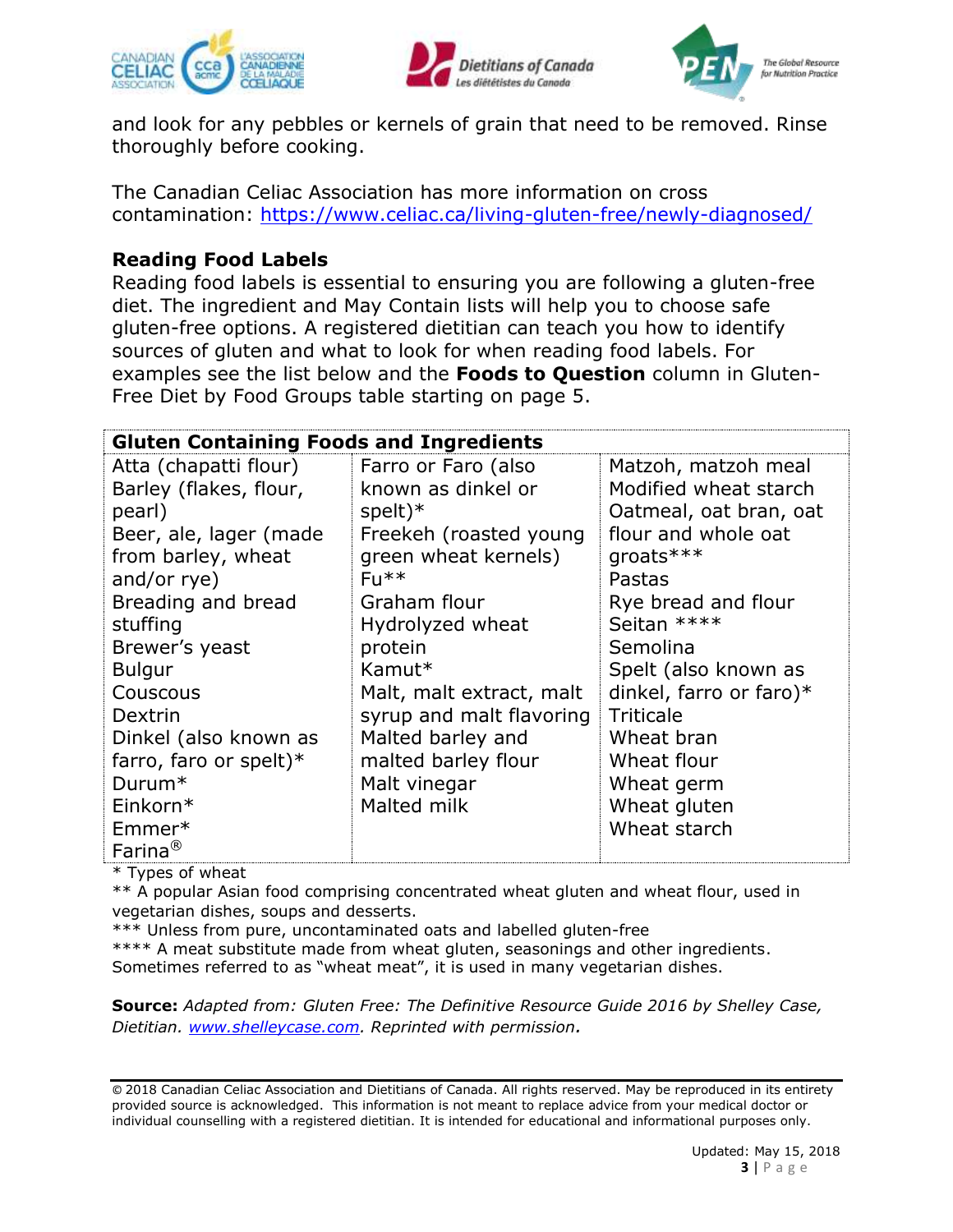





More information on reading food labels can be found on the handout: *Label Reading and Shopping Tips* by Shelley Case RD:

<https://shelleycase.com/gluten-free-information/> or by watching Canadian Celiac Association's webinar 'Is that safe for me" [https://youtu.be/QyJwBhiwQG0.](https://youtu.be/QyJwBhiwQG0)

## **The Canadian Celiac Association's Pocket Dictionary of Ingredients** is

an excellent guide to help determine if a food is gluten-free or not. You receive a copy of it in the new members kit when you join the Canadian Celiac Association or you can purchase a copy at: <https://www.celiac.ca/living-gluten-free/gluten-free-shop/>

Listed below are **some** items that may contain gluten.

- Broth, soup, soup bases
- Burgers, meatloaf
- Candies (some chocolates, chocolate bars and licorice)
- Flavored coffees and teas
- Imitation bacon bits and imitation seafood
- Medications (check with your pharmacist)
- Sausages, hot dogs, deli meats
- Sauces, marinades, gravies
- Seasonings
- Soy sauce

## **Gluten-Free Baking**

When first learning to bake gluten-free products use recipes from a glutenfree cookbook. Often it is difficult to change a regular recipe to a gluten-free recipe and you may need to try a few times with different gluten-free flours to get it to work well.

See **Additional Resources** for cookbook suggestions.

<sup>©</sup> 2018 Canadian Celiac Association and Dietitians of Canada. All rights reserved. May be reproduced in its entirety provided source is acknowledged. This information is not meant to replace advice from your medical doctor or individual counselling with a registered dietitian. It is intended for educational and informational purposes only.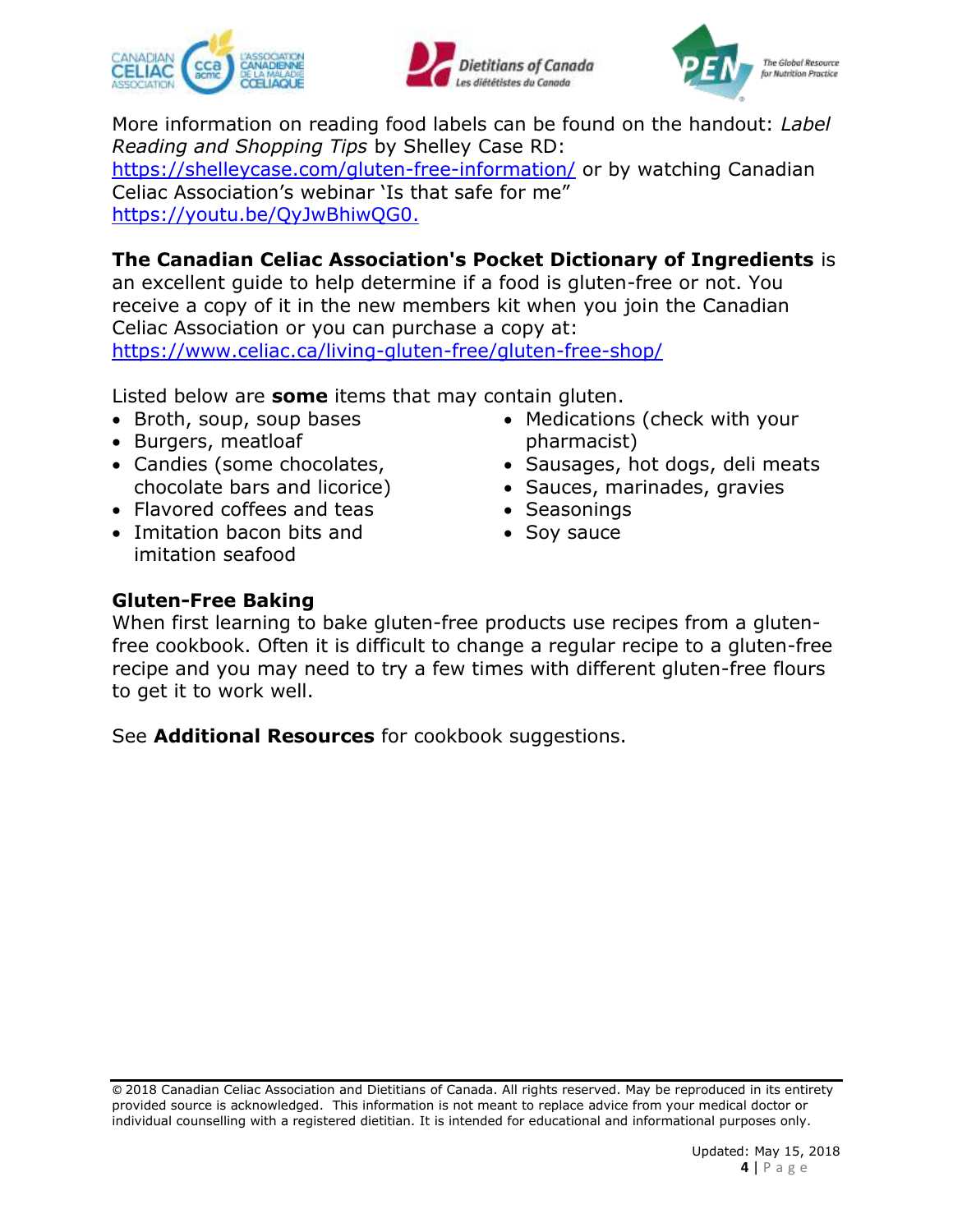





## **Gluten-Free Diet by Food Groups**

| <b>Food Group</b>                       | <b>Food Allowed</b>                                                                                                                                                                                                                               | <b>Foods to</b><br>Question                                                                                                                   | <b>Foods Not</b><br><b>Allowed</b>                                                                                                                                                                                                       |
|-----------------------------------------|---------------------------------------------------------------------------------------------------------------------------------------------------------------------------------------------------------------------------------------------------|-----------------------------------------------------------------------------------------------------------------------------------------------|------------------------------------------------------------------------------------------------------------------------------------------------------------------------------------------------------------------------------------------|
| <b>Milk and</b><br><b>Alternatives</b>  | Milk, buttermilk,<br>cream, sour cream,<br>whipping cream, most<br>ice creams, yogurts,<br>frozen yogurts                                                                                                                                         |                                                                                                                                               | Malted milk,<br>packaged granola-<br>topped yogurt, ice<br>cream and frozen<br>yogurt made with<br>ingredients not-<br>allowed (e.g.<br>brownies, cookie<br>dough or crumbs,<br>ice cream cakes                                          |
|                                         | Cottage cheese,<br>cream cheese (plain),<br>hard cheeses (e.g.<br>cheddar, mozzarella,<br>Parmesan, Swiss),<br>soft cheeses (e.g.<br>brie, blue cheeses,<br>Gorgonzola,<br>roquefort, Stilton),<br>processed cheese,<br>processed cheese<br>foods | Dips with cream<br>cheese or sour<br>cream, cheese<br>sauces, cheese<br>spreads, seasoned/<br>flavored shredded<br>cheese or cheese<br>blends | Specialty cheeses<br>made with barley-<br>based beer                                                                                                                                                                                     |
| <b>Non-Dairy</b><br><b>Alternatives</b> | Most non-dairy<br>beverages (e.g. flax,<br>hemp, potato, quinoa,<br>rice, soy); soy-based<br>cheese and cream<br>cheese, coconut or<br>soy yogurt, ice cream<br>made with non-dairy<br>beverages (e.g.<br>cashew, coconut, rice,<br>soy)          |                                                                                                                                               | Non-dairy beverages<br>(e.g. flax, hemp,<br>nut, oats*, potato,<br>quinoa, rice, soy)<br>made with barley<br>malt, barley malt<br>flavoring or barley<br>malt extract<br>*Oats used in these<br>beverages are not<br>usually gluten free |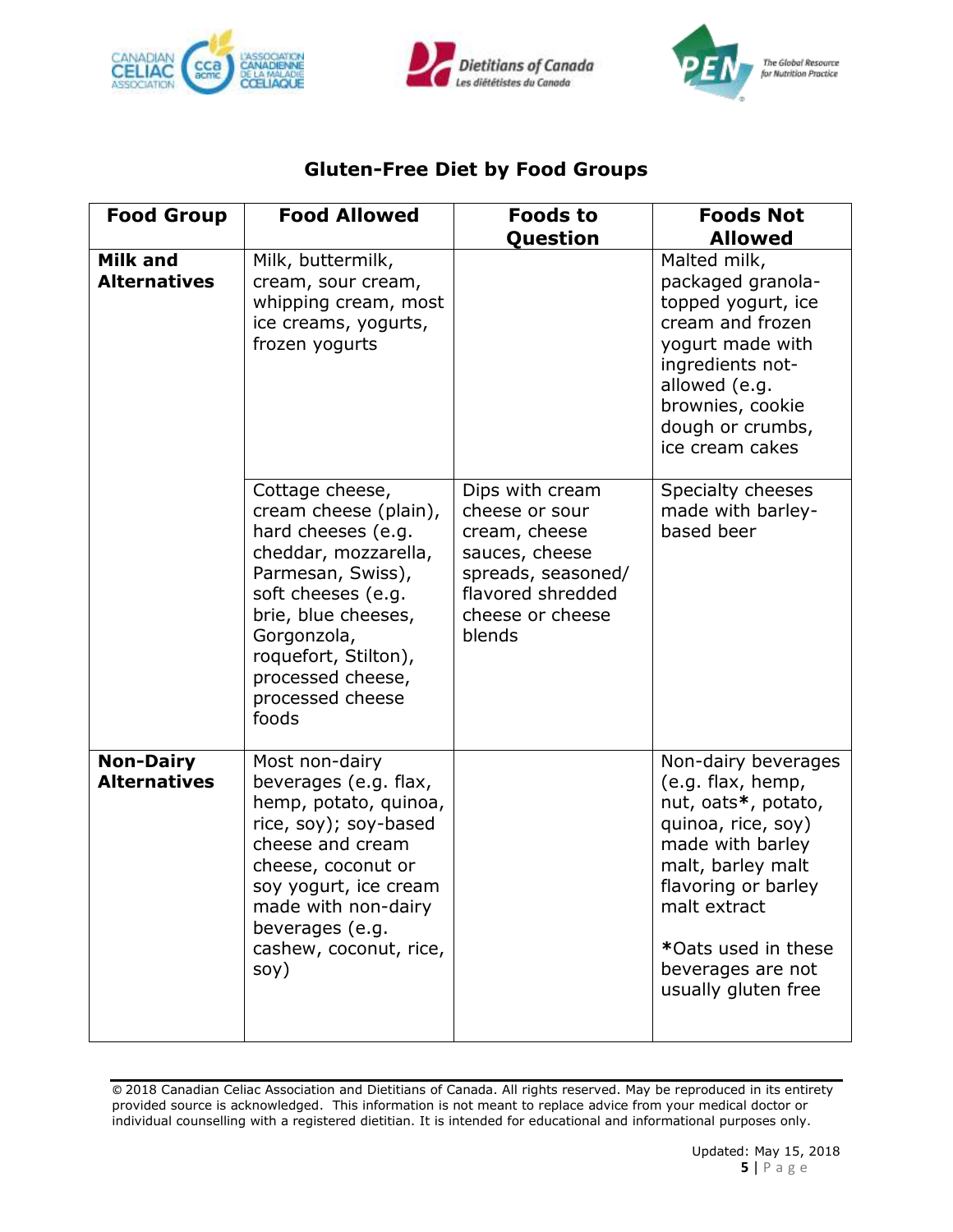





| <b>Food Group</b>                     | <b>Food Allowed</b>                                                                                                                                                                                                                                                                                                                                                                                                                                                                                                                                                                                                                                                                                                                        | <b>Foods to</b>                                                                                                                              | <b>Foods Not</b>                                                                                                                                                                                                                                                                                                                                                                                                                                       |
|---------------------------------------|--------------------------------------------------------------------------------------------------------------------------------------------------------------------------------------------------------------------------------------------------------------------------------------------------------------------------------------------------------------------------------------------------------------------------------------------------------------------------------------------------------------------------------------------------------------------------------------------------------------------------------------------------------------------------------------------------------------------------------------------|----------------------------------------------------------------------------------------------------------------------------------------------|--------------------------------------------------------------------------------------------------------------------------------------------------------------------------------------------------------------------------------------------------------------------------------------------------------------------------------------------------------------------------------------------------------------------------------------------------------|
|                                       |                                                                                                                                                                                                                                                                                                                                                                                                                                                                                                                                                                                                                                                                                                                                            | Question                                                                                                                                     | <b>Allowed</b>                                                                                                                                                                                                                                                                                                                                                                                                                                         |
| <b>Grains, Flours</b><br>and Starches | Amaranth, arrowroot<br>starch, buckwheat,<br>corn bran, corn flour,<br>cornmeal, cornstarch,<br>flax, kañiwa,<br>mesquite flour, millet,<br>nut flours (almond,<br>cashew, chestnut,<br>hazelnut, walnut),<br>potato flour, potato<br>starch, gluten-free<br>oats (flour, groats,<br>rolled oats/oatmeal,<br>steel cut); pulse<br>flours (bean,<br>garbanzo/chickpea,<br>Garfava <sup>™</sup> , lentil,<br>pea), potato flour,<br>potato starch, quinoa,<br>rice (black, brown,<br>green, purple, red,<br>white, wild), rice<br>bran, rice flours<br>(brown, glutinous/<br>sweet, white), rice<br>polish, sago, sorghum<br>flour, soy flour, sweet<br>potato flour, tapioca<br>(cassava manioc),<br>taro (dasheen/eddo)<br>teff, wild rice | Buckwheat flour and<br>items made with<br>buckwheat flour<br>Oats (oat bran, oat<br>flour, oat groats,<br>rolled oats/oatmeal,<br>steel cut) | Atta, barley,<br>couscous, graham<br>flour, triticale, wheat<br>(all types including<br>durum, einkorn,<br>emmer, farro,<br>kamut, spelt),<br>freekeh, wheat-<br>based semolina,<br>wheat bran, wheat<br>farina, wheat flour,<br>wheat germ, wheat<br>gluten, wheat<br>starch*<br>* Most wheat<br>starches contain<br>high levels of gluten<br>protein. However,<br>some gluten-free<br>products may<br>contain specially<br>processed wheat<br>starch |
|                                       | <b>Hot Cereals</b><br>Amaranth, buckwheat<br>grits, (cream of<br>buckwheat), corn<br>grits, cornmeal,<br>cream of rice (brown,<br>white), hominy grits,<br>millet grits,                                                                                                                                                                                                                                                                                                                                                                                                                                                                                                                                                                   |                                                                                                                                              | Hot cereals and<br>infant cereals made<br>with wheat, rye,<br>triticale, barley<br>and/or oats                                                                                                                                                                                                                                                                                                                                                         |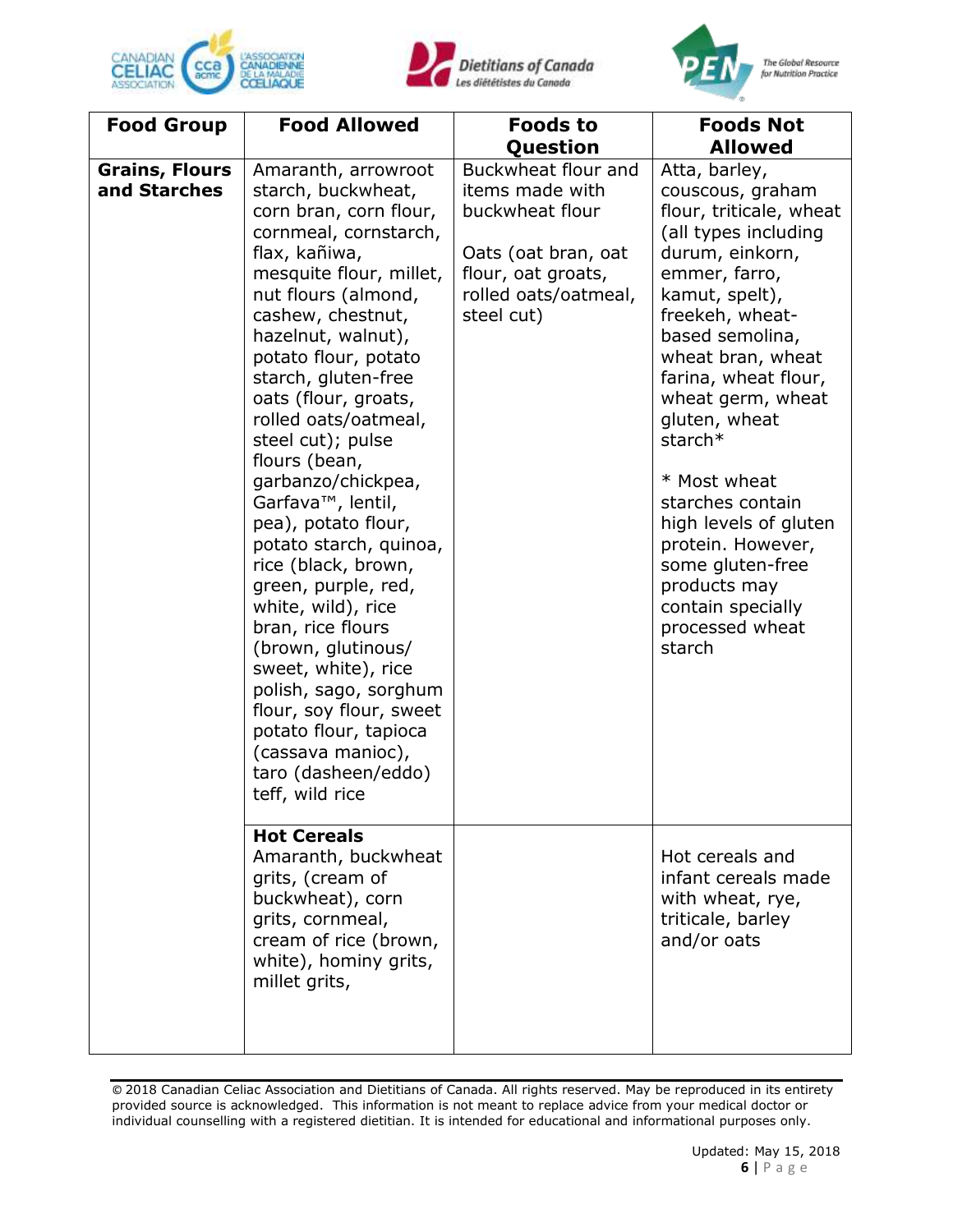





| <b>Food Group</b> | <b>Food Allowed</b>                                                                                                                                                                    | <b>Foods to</b><br>Question                                 | <b>Foods Not</b><br><b>Allowed</b>                                                                                                |
|-------------------|----------------------------------------------------------------------------------------------------------------------------------------------------------------------------------------|-------------------------------------------------------------|-----------------------------------------------------------------------------------------------------------------------------------|
|                   | gluten-free rolled<br>oats/ oatmeal and<br>steel cut oats, quinoa,<br>quinoa flakes, rice<br>flakes, soy flakes and<br>soy grits                                                       |                                                             |                                                                                                                                   |
|                   | <b>Cold Cereals</b><br>Puffed gluten-free<br>grains (e.g.<br>amaranth,<br>buckwheat, corn,<br>millet, rice,<br>sorghum), gluten-free<br>cornflakes, gluten-                            |                                                             | Cold cereals made<br>with wheat, rye,<br>triticale, barley<br>and/or oats<br>Cereals made with<br>added barley malt,              |
|                   | free crisp rice, gluten-<br>free granola (with or<br>without gluten-free<br>oats), rice flakes,<br>soy-based cereals,<br>other cereals with<br>allowed ingredients                     |                                                             | barley malt extract<br>or barley malt<br>flavoring                                                                                |
|                   | <b>Pastas</b><br>Macaroni, noodles,<br>spaghetti and other<br>pasta shapes made<br>from: corn, dried<br>beans, lentils and<br>peas; millet; potato;<br>quinoa; rice; soy;<br>wild rice | Buckwheat pasta                                             | Pastas (e.g. chow<br>mein noodles, orzo,<br>udon) made with<br>wheat and/or other<br>not-allowed<br>ingredients                   |
|                   | <b>Rice</b><br>Plain rice (black,<br>brown, green, purple,<br>red, white), wild rice                                                                                                   | Seasoned (flavored)<br>rice mixes, rice<br>pilafs           |                                                                                                                                   |
|                   | <b>Miscellaneous</b><br>Gluten-free<br>tortillas/wraps,<br>gluten-free pizza<br>dough / crust<br>Gluten-free croutons                                                                  | Corn tacos, corn<br>tortillas/wraps,<br>polenta<br>Croutons | Wheat flour tacos<br>and tortillas/wraps,<br>pizza dough and<br>crust made with not-<br>allowed ingredients;<br>tabouli/tabbouleh |

<sup>©</sup> 2018 Canadian Celiac Association and Dietitians of Canada. All rights reserved. May be reproduced in its entirety provided source is acknowledged. This information is not meant to replace advice from your medical doctor or individual counselling with a registered dietitian. It is intended for educational and informational purposes only.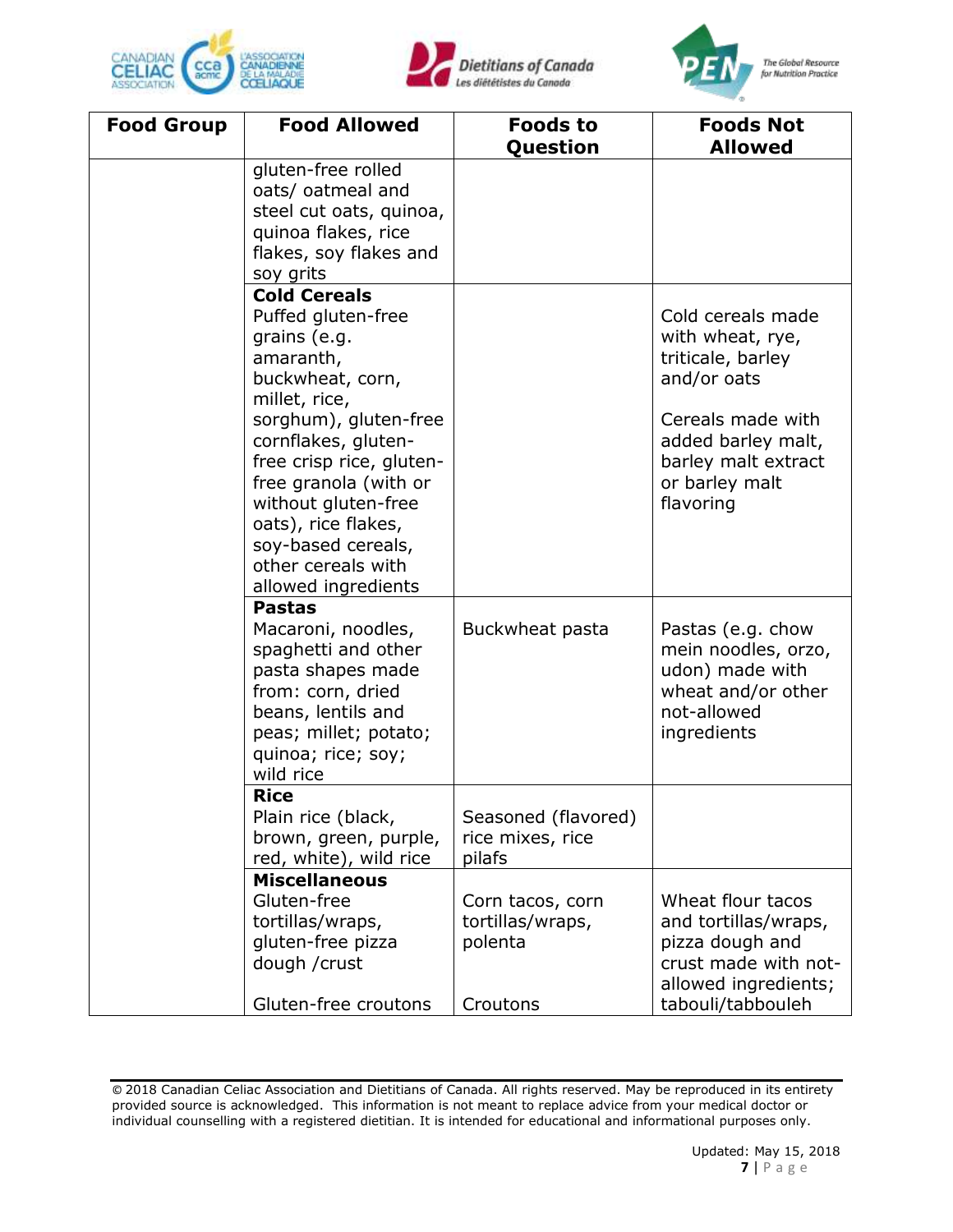





| <b>Food Allowed</b>                                                                                                                                                                                                                                                              | <b>Foods to</b>                                                                                                                                                                                                                                                                                                                                                            | <b>Foods Not</b>                                                                                                                                                                                                                                                                                                                                                                                   |
|----------------------------------------------------------------------------------------------------------------------------------------------------------------------------------------------------------------------------------------------------------------------------------|----------------------------------------------------------------------------------------------------------------------------------------------------------------------------------------------------------------------------------------------------------------------------------------------------------------------------------------------------------------------------|----------------------------------------------------------------------------------------------------------------------------------------------------------------------------------------------------------------------------------------------------------------------------------------------------------------------------------------------------------------------------------------------------|
|                                                                                                                                                                                                                                                                                  |                                                                                                                                                                                                                                                                                                                                                                            | <b>Allowed</b>                                                                                                                                                                                                                                                                                                                                                                                     |
| communion hosts/<br>wafers, gluten-free<br>matzoh/matzo/<br>matzah                                                                                                                                                                                                               | communion<br>hosts/wafers                                                                                                                                                                                                                                                                                                                                                  | Regular communion<br>hosts/wafers;<br>matzoh/matzo/<br>matzah made with<br>wheat flour                                                                                                                                                                                                                                                                                                             |
| Meat, fish, poultry,<br>seafood<br>Plain (fresh, frozen,<br>canned) meat,<br>poultry, fish, seafood;<br>gluten-free breaded<br>meat, poultry, fish<br>seafood                                                                                                                    | Deli/luncheon meats<br>(e.g. bologna, ham,<br>salami), frankfurters<br>/wieners<br>sausages; meat and<br>sandwich spreads;<br>pâtés<br>Burgers (meat, fish,<br>chicken or turkey),<br>meatloaf, ham<br>(ready-to-cook),<br>dried meats (e.g.<br>beef jerky)<br>Imitation bacon bits<br>Imitation crab or<br>lobster (e.g. surimi),<br>seasoned/flavored<br>fish in pouches | Meat, poultry, fish<br>and seafood breaded<br>in not-allowed<br>ingredients; frozen<br>chicken breasts<br>injected with chick<br>broth (containing<br>not-allowed<br>ingredients); frozen<br>turkey basted or<br>injected with<br>hydrolyzed wheat<br>protein; frozen or<br>fresh poultry with<br>bread stuffing<br>Canned fish in<br>vegetable broth<br>containing<br>hydrolyzed wheat<br>protein |
| <b>Eggs</b><br>Plain whole eggs,<br>(fresh, frozen, liquid,<br>powder), plain<br>omelets, scrambled<br>eggs<br>Plain egg whites<br>(frozen, liquid,<br>powder)<br><b>Legumes</b><br>Beans (black, kidney,<br>navy, pinto, white),<br>chickpeas/garbanzo<br>beans, lentils, peas, | Seasoned or<br>flavored egg<br>products (liquid or<br>frozen)<br>Canned beans in<br>sauce                                                                                                                                                                                                                                                                                  | Omelets and<br>scrambled eggs<br>made with gluten-<br>containing<br>ingredients                                                                                                                                                                                                                                                                                                                    |
|                                                                                                                                                                                                                                                                                  | Gluten-free<br>soybeans                                                                                                                                                                                                                                                                                                                                                    | Question<br>Low gluten                                                                                                                                                                                                                                                                                                                                                                             |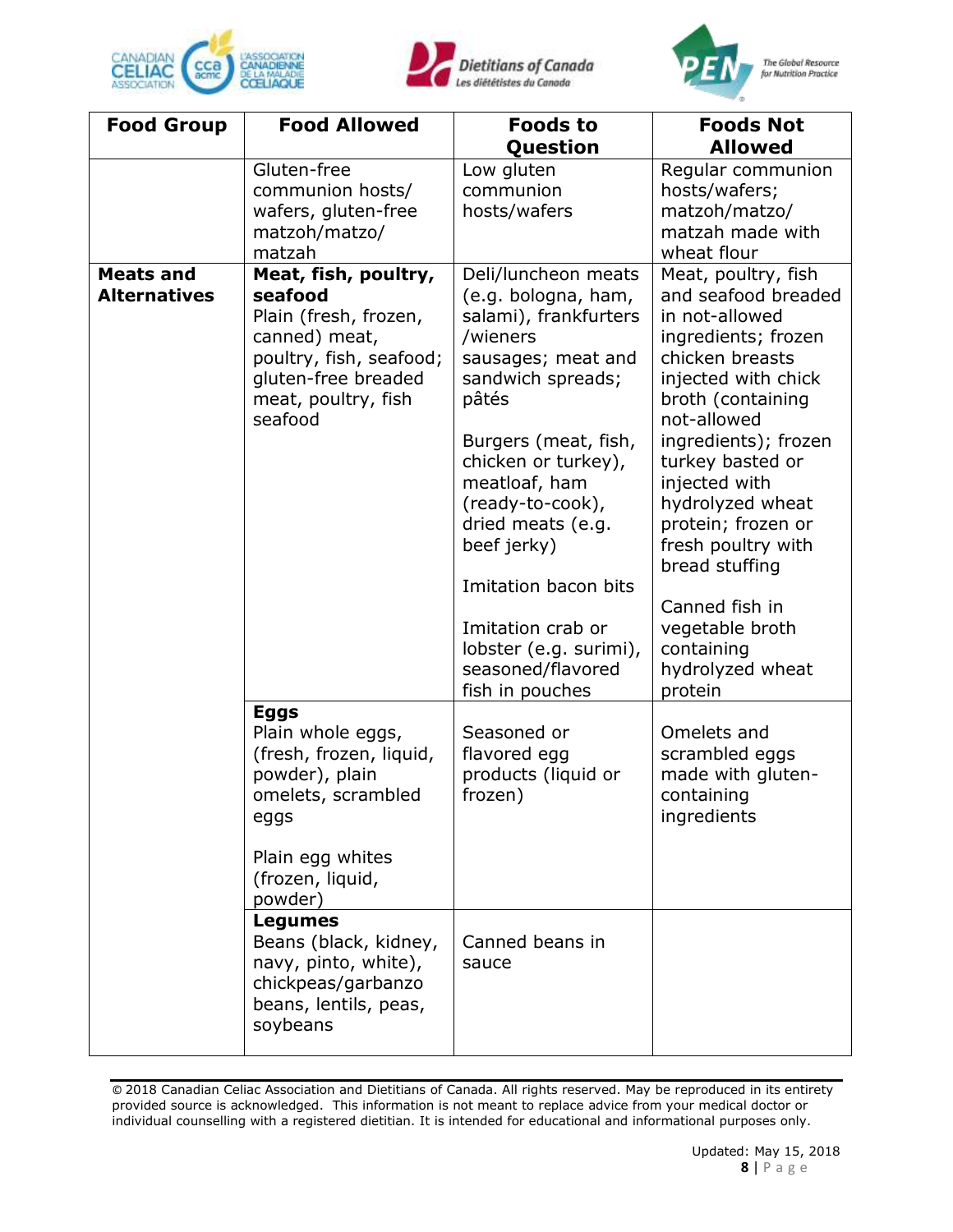





| <b>Food Group</b>                      | <b>Food Allowed</b>                                                                                             | <b>Foods to</b><br>Question                                                                                                                                  | <b>Foods Not</b><br><b>Allowed</b>                                                       |
|----------------------------------------|-----------------------------------------------------------------------------------------------------------------|--------------------------------------------------------------------------------------------------------------------------------------------------------------|------------------------------------------------------------------------------------------|
|                                        | <b>Nuts and Seeds</b><br>Plain or salted nuts<br>and seeds (chia, flax,<br>hemp, pumpkin,<br>sesame, sunflower) | Seasoned or dry<br>roasted nuts,<br>pumpkin seeds and<br>sunflower seeds<br>Nut and seed butters<br>(e.g. almond,<br>hazelnut, peanut,<br>sesame, sunflower) |                                                                                          |
|                                        | <b>Meat Alternatives</b><br>Plain tofu                                                                          | Flavored tofu,<br>tempeh, textured<br>soy protein (TSP)/<br>textured vegetable<br>protein (TVP)                                                              | Fu, Seitan                                                                               |
|                                        |                                                                                                                 | Meat substitutes<br>(e.g. burgers,<br>sausages)                                                                                                              | Meat substitutes<br>made with wheat<br>gluten and other<br>not-allowed<br>ingredients    |
| <b>Fruits and</b><br><b>Vegetables</b> | <b>Fruits</b><br>Plain fruits and juices<br>(fresh, frozen,<br>canned)                                          | Dates, fruit with<br>sauces, fruit juices<br>and smoothies with<br>barley grass or<br>wheat grass                                                            |                                                                                          |
|                                        | <b>Vegetables</b><br>Plain vegetables and<br>juices (fresh, frozen,<br>canned)                                  | French-fried<br>potatoes or potato<br>wedges with<br>seasonings or<br>"fillers"                                                                              | French-fried<br>potatoes cooked in<br>oil also used for<br>gluten-containing<br>products |
|                                        |                                                                                                                 | Vegetables in sauces                                                                                                                                         | Scalloped potatoes<br>containing wheat<br>flour, battered deep-<br>fried vegetables      |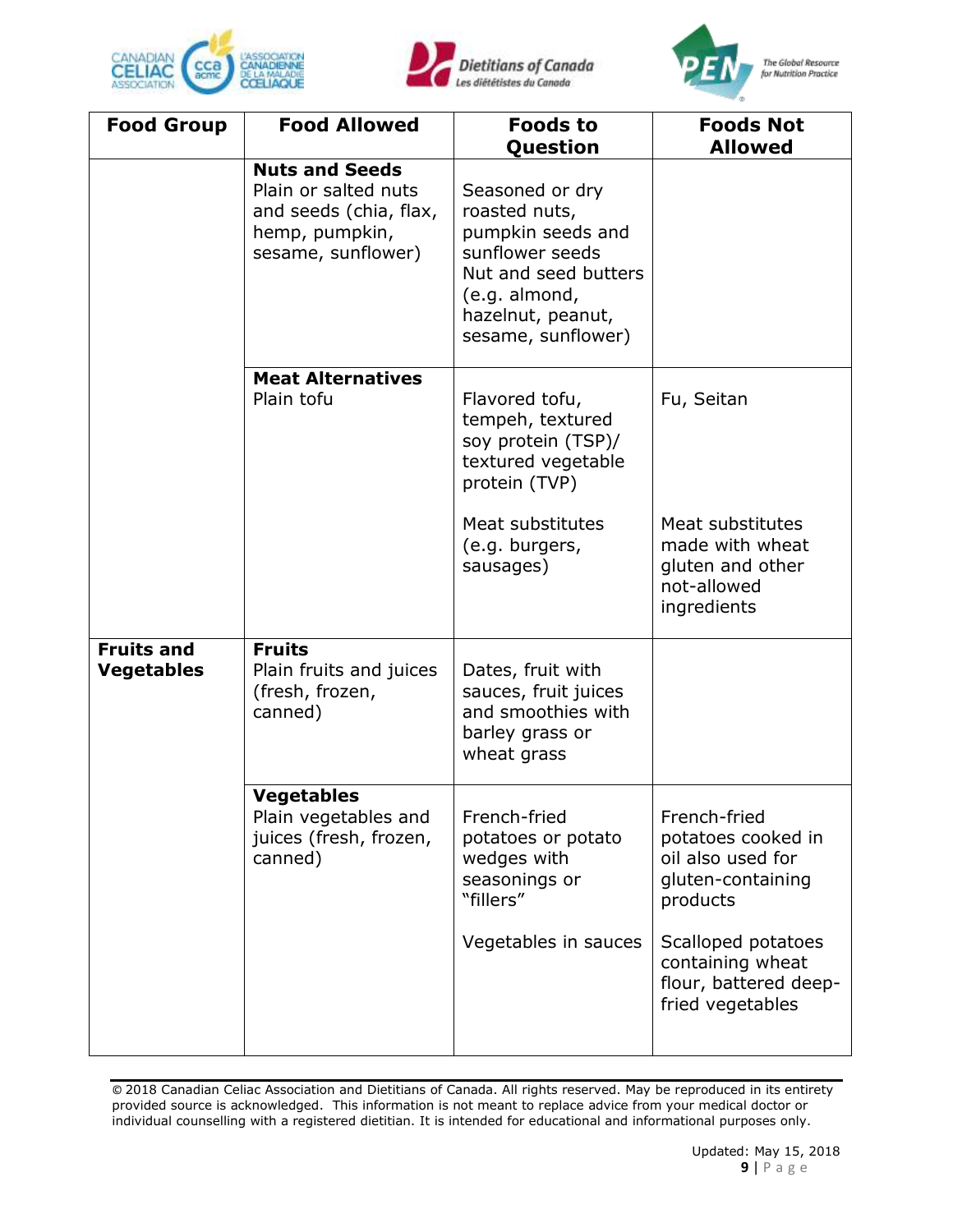





| <b>Food Group</b>  | <b>Food Allowed</b>                                                                                                                                                                                         | <b>Foods to</b><br>Question                                                                                                      | <b>Foods Not</b><br><b>Allowed</b>                                                                                                                                                                             |
|--------------------|-------------------------------------------------------------------------------------------------------------------------------------------------------------------------------------------------------------|----------------------------------------------------------------------------------------------------------------------------------|----------------------------------------------------------------------------------------------------------------------------------------------------------------------------------------------------------------|
| <b>Soups</b>       | Gluten-free bouillon<br>cubes, dried soup<br>bases, prepared<br>broths, cream soups<br>and stocks;<br>homemade soups and<br>stocks made from<br>allowed ingredients                                         | Prepared broths,<br>soups, dried soup<br>mixes, soup bases,<br>soup mixes and<br>bouillon cubes                                  | Broths, soups and<br>stocks made with<br>not-allowed<br>ingredients; dried<br>soup bases, soup<br>mixes and bouillon<br>cubes containing<br>hydrolyzed wheat<br>protein, wheat<br>starch and/or wheat<br>flour |
| <b>Snack Foods</b> | Plain crackers made<br>with nuts, rice or<br>other gluten-free<br>grains; plain rice<br>cakes, corn cakes;<br>plain popcorn, potato<br>chips, soy nuts,<br>tortilla/ taco (corn)<br>chips                   | Seasoned (flavored)<br>crackers, rice cakes,<br>corn cakes; popcorn,<br>soy nuts, tortilla/<br>taco (corn) chips;<br>wasabi peas | Potato or<br>tortilla/taco chips<br>with wheat flour,<br>wheat starch and/or<br>malt vinegar                                                                                                                   |
| <b>Desserts</b>    | Cakes, cookies,<br>muffins, pies and<br>pastries made with<br>allowed ingredients;<br>gluten-free bread<br>pudding; gluten-free<br>flourless cake;<br>gluten-free ice cream<br>cones, wafers and<br>waffles | Flourless cakes                                                                                                                  | Bread pudding,<br>cakes, cookies,<br>muffins, pies,<br>pastries, ice cream<br>cones, wafers and<br>waffles made with<br>not-allowed<br>ingredients                                                             |
|                    | Custard, gelation<br>desserts, milk<br>puddings, sherbet,<br>sorbet                                                                                                                                         | Crème brûlée                                                                                                                     |                                                                                                                                                                                                                |
| <b>Sugars</b>      | Agave nectar/syrup,<br>corn syrup, honey,<br>jam, jelly,<br>marmalade, maple<br>syrup, molasses                                                                                                             | Honey powder                                                                                                                     |                                                                                                                                                                                                                |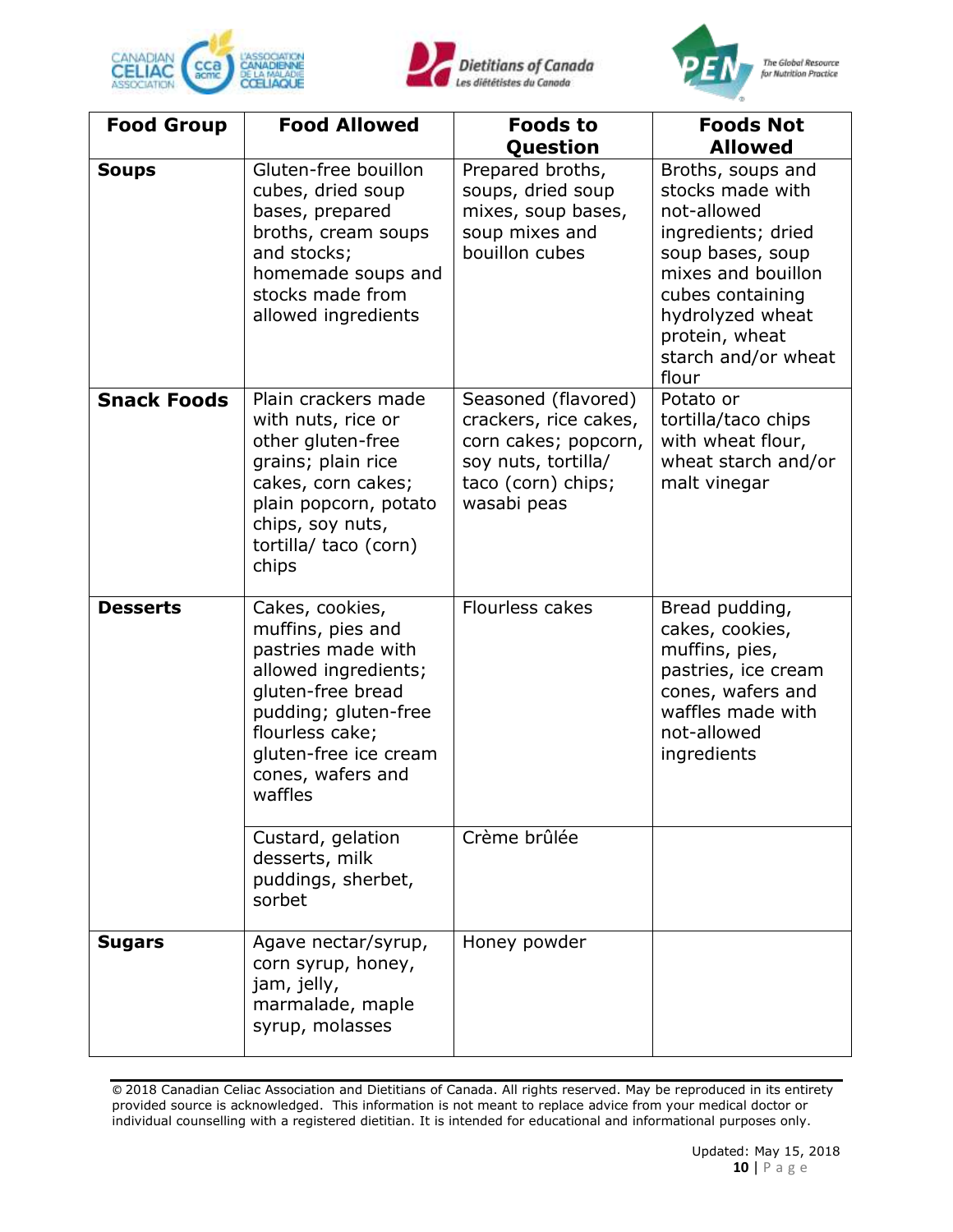





| <b>Food Group</b>                         | <b>Food Allowed</b>                                                                                                                      | <b>Foods to</b><br>Question                                                                                                | <b>Foods Not</b><br><b>Allowed</b>                                                                                                                                                 |
|-------------------------------------------|------------------------------------------------------------------------------------------------------------------------------------------|----------------------------------------------------------------------------------------------------------------------------|------------------------------------------------------------------------------------------------------------------------------------------------------------------------------------|
|                                           | Brown sugar, coconut<br>sugar, confectioner's/<br>icing sugar, turbinado<br>sugar, white sugar                                           | Icings and frostings,<br>sweet sauces/<br>toppings                                                                         |                                                                                                                                                                                    |
| <b>Candies and</b><br><b>Other Sweets</b> | Chocolates and<br>chocolate bars made<br>from allowed<br>ingredients; gluten-<br>free licorice,<br>marshmallows,<br>whipped toppings     | Chocolates,<br>chocolate bars, hard<br>candies, Smarties <sup>®</sup>                                                      | Licorice and other<br>candies made with<br>not-allowed<br>ingredients                                                                                                              |
| <b>Beverages</b>                          | Cocoa, coffee (instant<br>or ground;<br>regular or<br>decaffeinated),<br>flavored waters, soft<br>drinks, tea                            | Coffee substitutes,<br>flavored coffees,<br>flavored and<br>herbal teas, hot<br>chocolate mixes                            | Coffee substitutes<br>made with not-<br>allowed ingredients<br>(e.g. Postum®);<br>malt-based<br>beverages (e.g.<br>Ovaltine <sup>®</sup> )<br>[chocolate malt and<br>malt flavors] |
| <b>Alcoholic</b><br><b>Beverages</b>      | Distilled alcohols (e.g.<br>bourbon, brandy, gin,<br>liqueurs, rum, rye<br>whiskey, scotch<br>whiskey, vodka);<br>gluten-free beer, wine | Specialty premixed<br>alcoholic beverages<br>(e.g. Caesar vodka<br>beverage, hard<br>ciders, coolers),<br>sake (rice wine) | Beers derived from<br>barley, wheat and/or<br>rye                                                                                                                                  |
| <b>Fats</b>                               | Butter, margarine,<br>lard, shortening,<br>vegetable oil,<br>mayonnaise, salad<br>dressings with<br>allowed ingredients                  | Baking/cooking<br>spray, salad<br>dressings, suet                                                                          | Salad dressings<br>made with not-<br>allowed ingredients                                                                                                                           |
| Condiments/<br><b>Sauces/Dips</b>         | Herbs, pepper, salt,<br>spices                                                                                                           | Seasonings,<br>seasoning blends/<br>mixes<br>Curry paste                                                                   |                                                                                                                                                                                    |
|                                           | Ketchup, mustard<br>(plain, prepared),<br>mustard flour (pure),<br>olives, pickles (in<br>clear brine), relish,<br>tomato paste          | Mustards (specialty<br>prepared), mustard<br>flour (prepared),<br>mustard pickles                                          |                                                                                                                                                                                    |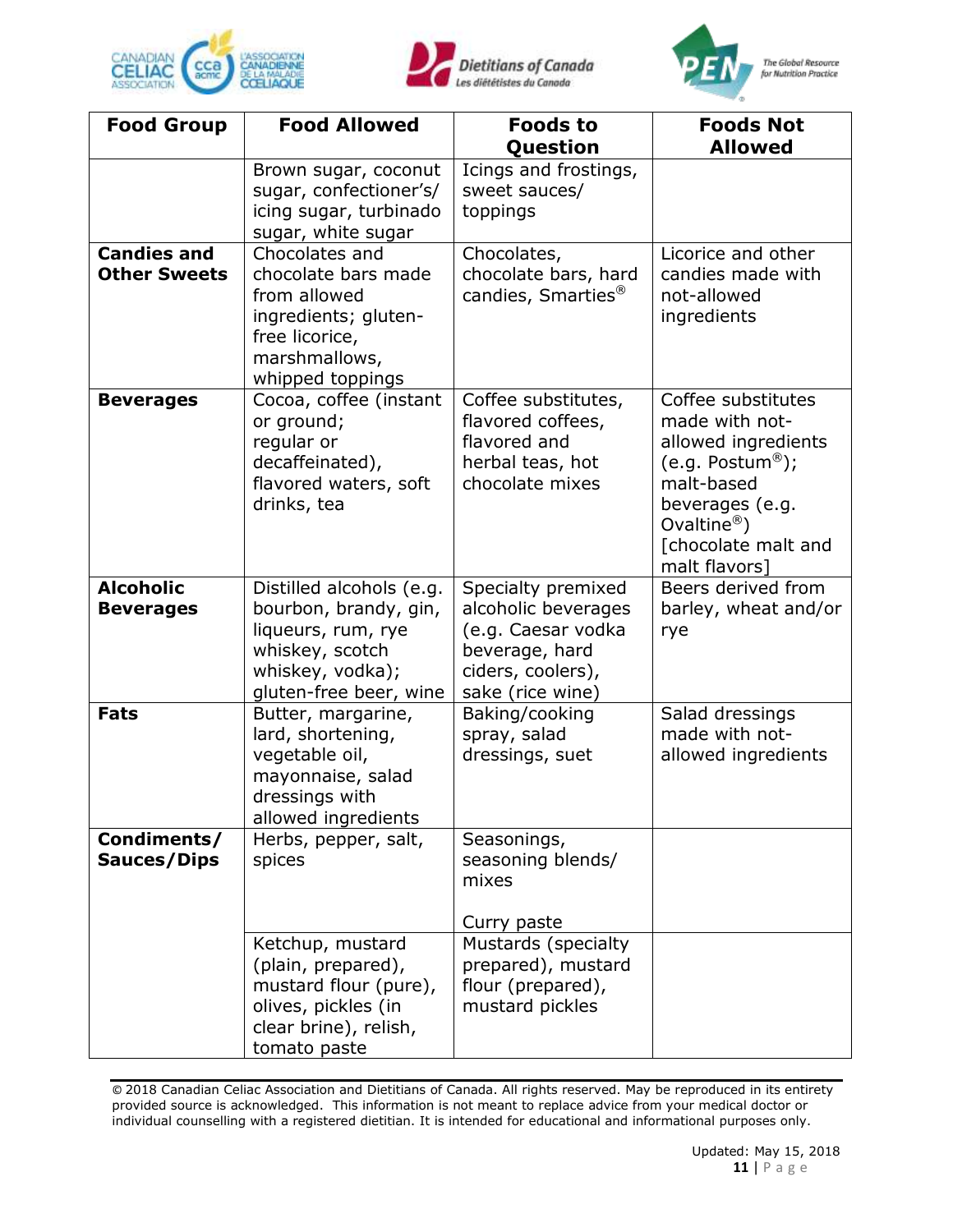





The Global Resource for Nutrition Practice

| <b>Food Group</b>    | <b>Food Allowed</b>                                                                                                                                                                                              | <b>Foods to</b>                                                | <b>Foods Not</b>                                                                                                                                                                                                                                       |
|----------------------|------------------------------------------------------------------------------------------------------------------------------------------------------------------------------------------------------------------|----------------------------------------------------------------|--------------------------------------------------------------------------------------------------------------------------------------------------------------------------------------------------------------------------------------------------------|
|                      |                                                                                                                                                                                                                  | Question                                                       | <b>Allowed</b>                                                                                                                                                                                                                                         |
|                      | Vinegars (apple,<br>cider, balsamic,<br>distilled white/spirit,<br>pure rice, red wine,<br>white wine)                                                                                                           | Rice vinegar                                                   | Malt vinegar, miso<br>(made with barley<br>and/or wheat)                                                                                                                                                                                               |
|                      | Gluten-free barbeque<br>sauce, gluten-free<br>miso, gluten-free soy<br>sauce, gluten-free<br>tamari soy sauce,<br>gluten-free teriyaki<br>sauce, other sauces<br>and gravies made<br>with allowed<br>ingredients | Barbeque sauces,<br>cooking sauces,<br>Worcestershire<br>sauce | Soy sauce, tamari<br>soy sauce or shoyu<br>soy sauce (made<br>with wheat), teriyaki<br>sauce (made with<br>soy sauce containing<br>wheat); other<br>sauces and gravies<br>made with<br>hydrolyzed wheat<br>protein, wheat flour<br>and/or wheat starch |
| <b>Miscellaneous</b> | Baking chocolate<br>(pure), carob chips<br>and powder,<br>chocolate chips, cocoa<br>(plain), coconut                                                                                                             |                                                                |                                                                                                                                                                                                                                                        |
|                      | Baking soda, cream of<br>tartar, monosodium<br>glutamate (MSG),<br>vanilla (pure), vanilla<br>extract (artificial/<br>imitation), vanilla<br>extract (pure),<br>natural vanilla flavor                           | Baking powder, koji<br>Barley grass and<br>wheat grass         | Tempura                                                                                                                                                                                                                                                |
|                      | Guar gum xanthan<br>gum, psyllium husks                                                                                                                                                                          |                                                                |                                                                                                                                                                                                                                                        |
|                      | Yeast (active dry,<br>baker's, nutritional,<br>torula)                                                                                                                                                           | Autolyzed yeast,<br>autolyzed yeast<br>extract/yeast extract   | Brewer's yeast                                                                                                                                                                                                                                         |

*Source of Table:*

*Gluten Free: The Definitive Resource Guide 2016 by Shelley Case, Dietitian. [www.shelleycase.com.](http://www.shelleycase.com/) Reprinted with permission.*

**Note:** In this publication, the above table includes additional footnotes and other charts that explain in detail why certain ingredients/foods are listed in the three categories. This handout does not include the additional information.